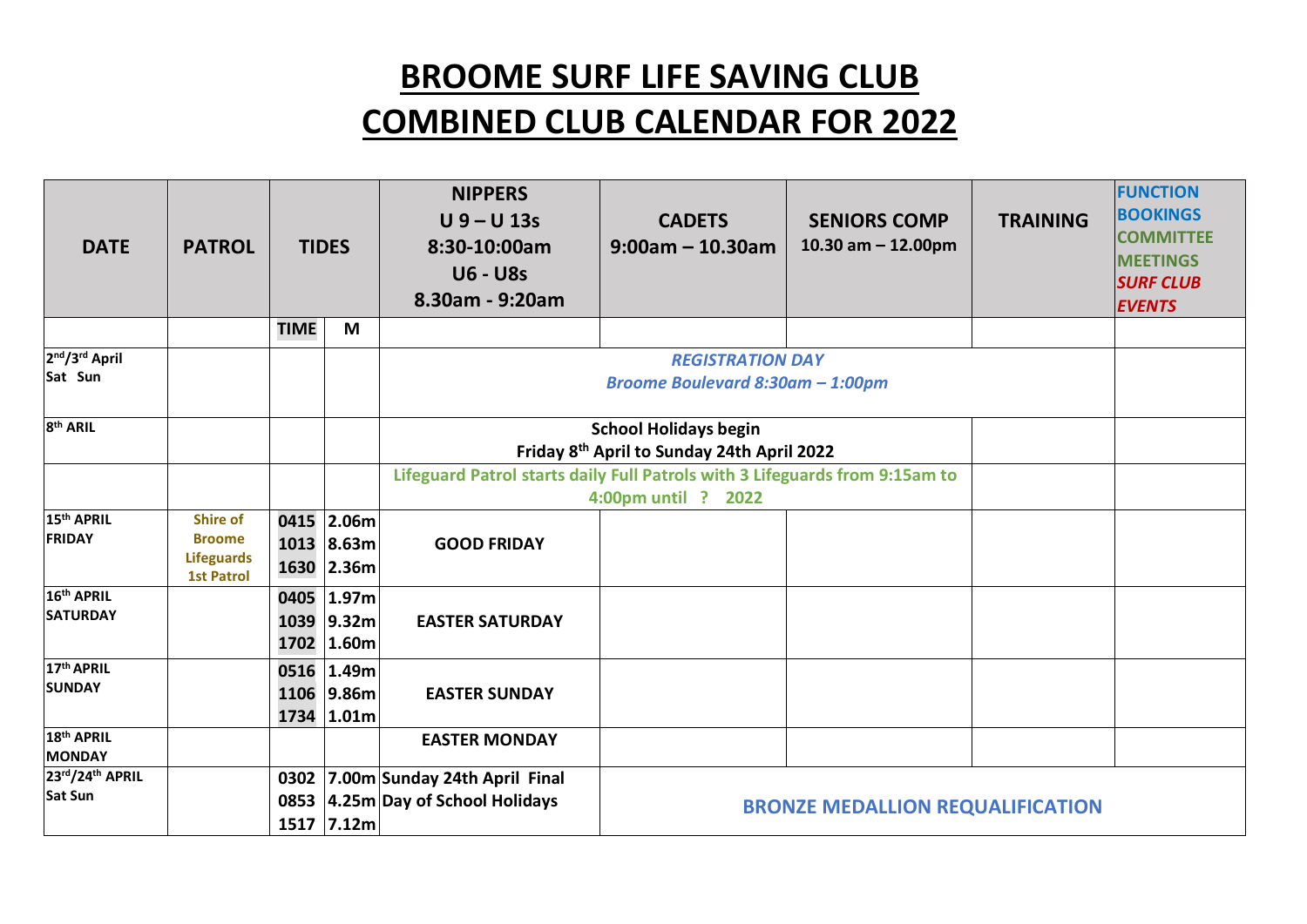| <b>MONDAY</b><br>1046 5.06m<br><b>ANZAC DAY</b><br>1731 6.50m<br><b>Service 5:15am</b><br>29th APRIL<br><b>FIRST AID GAP</b><br><b>TRAINING FOR</b><br><b>BRONZE MEMBERS</b><br><b>WHO WANT TO GAIN</b><br>THEIR HLTAID011<br>PROVIDE 1ST AID-<br>TIME 5PM - 7PM<br>30 <sup>th</sup> APRIL<br><b>ADVANCED</b><br><b>RESUSCITATION</b><br><b>TECHNIQUES (ART) -</b><br><b>TIME TBC</b><br>1 <sup>st</sup> MAY<br><b>BRONZE</b><br>0508 1.75m<br><b>SUNDAY</b><br><b>REQUALIFICATION</b><br>1058 9.61m<br><b>TRAINING: ART</b><br>1728 1.31m<br><b>REQUAL AND</b><br><b>UPGRADE TO NEW</b><br><b>ART COURSE</b><br>TAF / PC IN-SERVICE<br><b>TIMES TBC</b><br>8 <sup>th</sup> MAY<br>0209 7.29m | 25 <sup>th</sup> APRIL |  | 0432 6.31m                                           |  |  |  |  | <b>Anzac Day</b>     |  |  |  |
|-----------------------------------------------------------------------------------------------------------------------------------------------------------------------------------------------------------------------------------------------------------------------------------------------------------------------------------------------------------------------------------------------------------------------------------------------------------------------------------------------------------------------------------------------------------------------------------------------------------------------------------------------------------------------------------------------|------------------------|--|------------------------------------------------------|--|--|--|--|----------------------|--|--|--|
|                                                                                                                                                                                                                                                                                                                                                                                                                                                                                                                                                                                                                                                                                               |                        |  |                                                      |  |  |  |  | <b>March 5:00am-</b> |  |  |  |
|                                                                                                                                                                                                                                                                                                                                                                                                                                                                                                                                                                                                                                                                                               |                        |  |                                                      |  |  |  |  |                      |  |  |  |
|                                                                                                                                                                                                                                                                                                                                                                                                                                                                                                                                                                                                                                                                                               |                        |  |                                                      |  |  |  |  |                      |  |  |  |
|                                                                                                                                                                                                                                                                                                                                                                                                                                                                                                                                                                                                                                                                                               |                        |  |                                                      |  |  |  |  |                      |  |  |  |
|                                                                                                                                                                                                                                                                                                                                                                                                                                                                                                                                                                                                                                                                                               |                        |  |                                                      |  |  |  |  |                      |  |  |  |
|                                                                                                                                                                                                                                                                                                                                                                                                                                                                                                                                                                                                                                                                                               |                        |  |                                                      |  |  |  |  |                      |  |  |  |
|                                                                                                                                                                                                                                                                                                                                                                                                                                                                                                                                                                                                                                                                                               |                        |  |                                                      |  |  |  |  |                      |  |  |  |
|                                                                                                                                                                                                                                                                                                                                                                                                                                                                                                                                                                                                                                                                                               |                        |  |                                                      |  |  |  |  |                      |  |  |  |
|                                                                                                                                                                                                                                                                                                                                                                                                                                                                                                                                                                                                                                                                                               |                        |  |                                                      |  |  |  |  |                      |  |  |  |
|                                                                                                                                                                                                                                                                                                                                                                                                                                                                                                                                                                                                                                                                                               |                        |  |                                                      |  |  |  |  |                      |  |  |  |
|                                                                                                                                                                                                                                                                                                                                                                                                                                                                                                                                                                                                                                                                                               |                        |  |                                                      |  |  |  |  |                      |  |  |  |
|                                                                                                                                                                                                                                                                                                                                                                                                                                                                                                                                                                                                                                                                                               |                        |  |                                                      |  |  |  |  |                      |  |  |  |
|                                                                                                                                                                                                                                                                                                                                                                                                                                                                                                                                                                                                                                                                                               |                        |  |                                                      |  |  |  |  |                      |  |  |  |
|                                                                                                                                                                                                                                                                                                                                                                                                                                                                                                                                                                                                                                                                                               |                        |  |                                                      |  |  |  |  |                      |  |  |  |
|                                                                                                                                                                                                                                                                                                                                                                                                                                                                                                                                                                                                                                                                                               |                        |  |                                                      |  |  |  |  |                      |  |  |  |
|                                                                                                                                                                                                                                                                                                                                                                                                                                                                                                                                                                                                                                                                                               |                        |  |                                                      |  |  |  |  |                      |  |  |  |
|                                                                                                                                                                                                                                                                                                                                                                                                                                                                                                                                                                                                                                                                                               |                        |  |                                                      |  |  |  |  |                      |  |  |  |
|                                                                                                                                                                                                                                                                                                                                                                                                                                                                                                                                                                                                                                                                                               |                        |  |                                                      |  |  |  |  |                      |  |  |  |
|                                                                                                                                                                                                                                                                                                                                                                                                                                                                                                                                                                                                                                                                                               |                        |  |                                                      |  |  |  |  |                      |  |  |  |
|                                                                                                                                                                                                                                                                                                                                                                                                                                                                                                                                                                                                                                                                                               |                        |  |                                                      |  |  |  |  |                      |  |  |  |
|                                                                                                                                                                                                                                                                                                                                                                                                                                                                                                                                                                                                                                                                                               |                        |  |                                                      |  |  |  |  |                      |  |  |  |
| 0801 3.81m<br><b>MOTHERS DAY</b>                                                                                                                                                                                                                                                                                                                                                                                                                                                                                                                                                                                                                                                              | <b>SUNDAY</b>          |  |                                                      |  |  |  |  |                      |  |  |  |
| <b>FIRST PATROL</b><br>1400 7.50m                                                                                                                                                                                                                                                                                                                                                                                                                                                                                                                                                                                                                                                             |                        |  |                                                      |  |  |  |  |                      |  |  |  |
| 14th May<br><b>NEW BRONZE TIMED</b>                                                                                                                                                                                                                                                                                                                                                                                                                                                                                                                                                                                                                                                           |                        |  |                                                      |  |  |  |  |                      |  |  |  |
| Saturday<br><b>SWIM</b>                                                                                                                                                                                                                                                                                                                                                                                                                                                                                                                                                                                                                                                                       |                        |  |                                                      |  |  |  |  |                      |  |  |  |
| <b>AND THEORY</b>                                                                                                                                                                                                                                                                                                                                                                                                                                                                                                                                                                                                                                                                             |                        |  |                                                      |  |  |  |  |                      |  |  |  |
| <b>SESSION</b>                                                                                                                                                                                                                                                                                                                                                                                                                                                                                                                                                                                                                                                                                |                        |  |                                                      |  |  |  |  |                      |  |  |  |
| 15 <sup>TH</sup> MAY<br>Sunday May $15^{th} \odot 8.00$ am -10.00am                                                                                                                                                                                                                                                                                                                                                                                                                                                                                                                                                                                                                           |                        |  |                                                      |  |  |  |  |                      |  |  |  |
|                                                                                                                                                                                                                                                                                                                                                                                                                                                                                                                                                                                                                                                                                               |                        |  | Come and see what all the fun is about on the beach. |  |  |  |  |                      |  |  |  |
| <b>FIRST NIPPER DAY</b><br>Free sausage sizzle                                                                                                                                                                                                                                                                                                                                                                                                                                                                                                                                                                                                                                                |                        |  |                                                      |  |  |  |  |                      |  |  |  |
| Great exercise for kids 5-14yrs                                                                                                                                                                                                                                                                                                                                                                                                                                                                                                                                                                                                                                                               |                        |  |                                                      |  |  |  |  |                      |  |  |  |
| Learn surf awareness, paddle boards, swim and run                                                                                                                                                                                                                                                                                                                                                                                                                                                                                                                                                                                                                                             |                        |  |                                                      |  |  |  |  |                      |  |  |  |
| Train to rescue and learn life saving techniques<br>ш                                                                                                                                                                                                                                                                                                                                                                                                                                                                                                                                                                                                                                         |                        |  |                                                      |  |  |  |  |                      |  |  |  |
| 15TH MAY<br><b>CADETS - ON BEACH</b><br>0406 2.42m<br>Day #1<br>400m SWIM - TIMED<br><b>New Bronze</b>                                                                                                                                                                                                                                                                                                                                                                                                                                                                                                                                                                                        |                        |  |                                                      |  |  |  |  |                      |  |  |  |
| <b>SUNDAY</b><br>1000 $ 9.14m $ Nippers – First day on the<br>9:00am -10:30am<br><b>Beach session</b>                                                                                                                                                                                                                                                                                                                                                                                                                                                                                                                                                                                         |                        |  |                                                      |  |  |  |  |                      |  |  |  |
| <b>PATROL</b><br>1629 1.67m<br><b>Beach</b>                                                                                                                                                                                                                                                                                                                                                                                                                                                                                                                                                                                                                                                   |                        |  |                                                      |  |  |  |  |                      |  |  |  |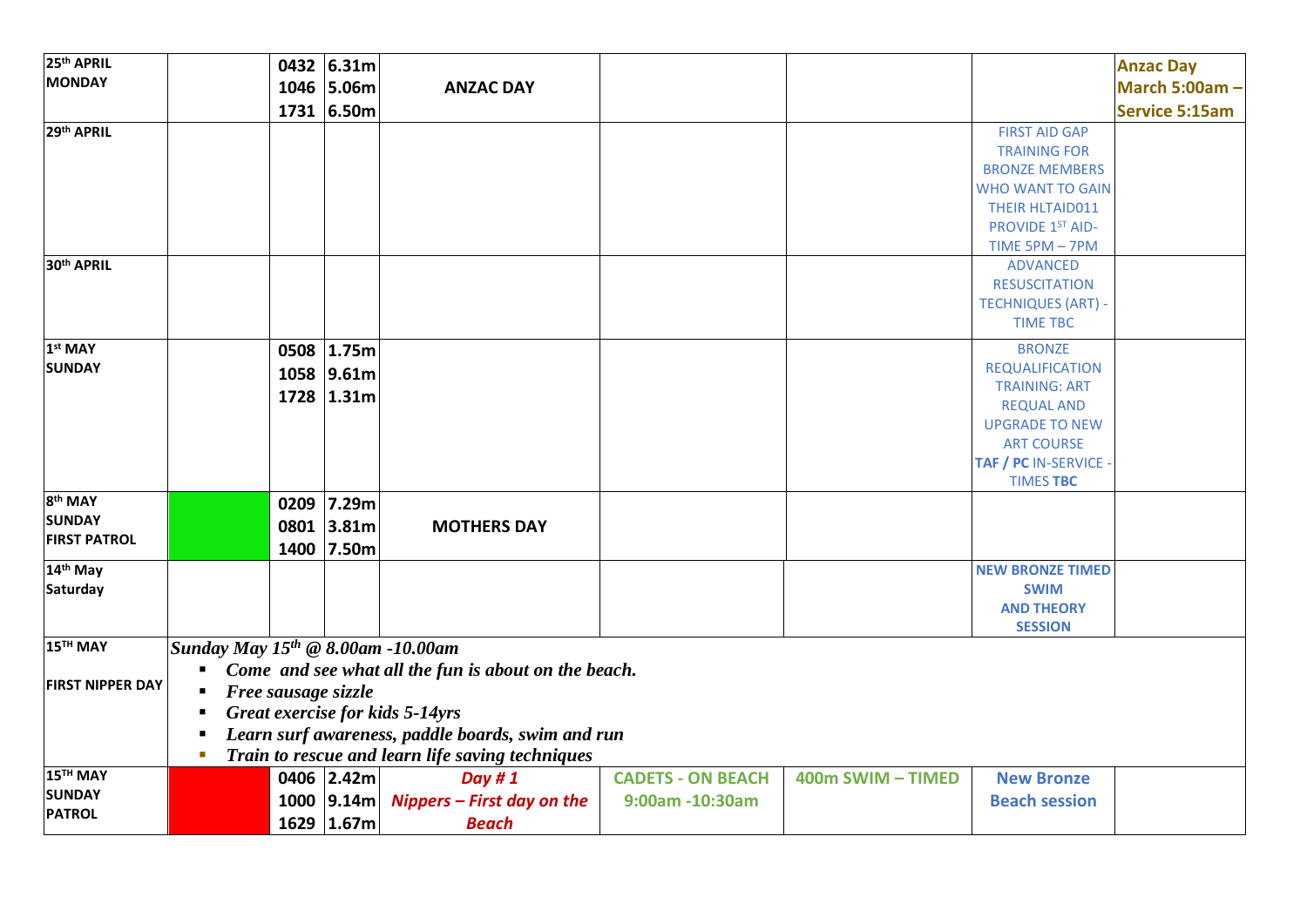| 22 <sup>ND</sup> MAY           | 0217 | 7.82m             | Training day to get enough       | <b>CADETS - ON BEACH</b>  | 400m SWIM -                        | <b>Nipper Rescue</b> |  |
|--------------------------------|------|-------------------|----------------------------------|---------------------------|------------------------------------|----------------------|--|
| <b>SUNDAY PATROL</b>           |      | 0822 3.37m        | parents qualified with the       | 9:00am -10:30am           | <b>Handicapped</b>                 | <b>Certificate</b>   |  |
|                                |      | 1428 7.94m        | <b>Nipper Rescue Certificate</b> |                           |                                    |                      |  |
| 29TH MAY                       | 0404 | 2.71m             |                                  | <b>CADETS - ON BEACH</b>  | 400m SWIM-                         |                      |  |
| <b>SUNDAY PATROL</b>           | 0959 | 8.75m             | <b>DAY #3</b>                    | 9:00am -10:30am           | <b>Handicapped</b>                 |                      |  |
|                                | 1629 | 2.06m             |                                  |                           |                                    |                      |  |
| <b>5<sup>TH</sup> JUNE</b>     | 0130 | 7.85m             |                                  |                           | 400m SWIM-                         |                      |  |
| <b>SUNDAY</b>                  | 0731 | 3.10 <sub>m</sub> | <b>NO NIPPERS - WA DAY</b>       | <b>NO CADETS - WA DAY</b> | <b>Handicapped</b>                 |                      |  |
| <b>PATROL</b>                  | 1325 | 8.14m             | <b>LONG WEEKEND</b>              | <b>LONG WEEKEND</b>       | <b>BOARD RACE</b>                  |                      |  |
|                                |      |                   |                                  |                           | <b>SKI TRAINING</b>                |                      |  |
| <b>6 JUNE</b><br><b>MONDAY</b> |      |                   |                                  |                           | WA DAY PUBLIC HOLIDAY LONG WEEKEND |                      |  |
| 12TH JUNE                      |      | 0230 3.48m        |                                  | <b>CADETS - ON BEACH</b>  | <b>LAURENSEN SHIELD</b>            |                      |  |
| <b>SUNDAY PATROL</b>           |      | 0835 8.05m        | <b>DAY #4</b>                    | 9:00am -10:30am           | 400m & 200m Swim -                 |                      |  |
|                                | 1509 | 2.65m             |                                  |                           | <b>Handicapped</b>                 |                      |  |
|                                |      |                   |                                  |                           | <b>BOARD EVENTS</b>                |                      |  |
| 19TH JUNE                      | 0130 | 8.51m             |                                  | <b>CHAMPIONSHIP DAY 1</b> | <b>CHAMPIONSHIP</b>                |                      |  |
| <b>SUNDAY</b>                  |      | 0746 2.41m        | <b>CHAMPIONSHIP 1</b>            | <b>CADETS - ON BEACH</b>  | <b>DAY #1</b>                      |                      |  |
| <b>PATROL</b>                  |      | 1340 8.77m        |                                  | 9:00am -10:30am           |                                    |                      |  |
|                                |      |                   | <b>DAY #5</b>                    | <b>Cadets Age Group</b>   | <b>IRONMAN</b>                     |                      |  |
|                                |      |                   |                                  | <b>Events</b>             |                                    |                      |  |
| 26TH JUNE                      | 0241 | 3.77m             | <b>DAY #6</b>                    |                           | 400m SWIM-                         |                      |  |
| <b>SUNDAY</b>                  | 0847 | 7.60m             |                                  | <b>CADETS - ON BEACH</b>  | <b>Handicapped</b>                 |                      |  |
| <b>PATROL</b>                  | 1524 | 3.05 <sub>m</sub> | <b>PREP SUNSET CHALLENGE</b>     | $9:00am - 10:30am$        | <b>BEACH FLAGS / BEACH</b>         |                      |  |
|                                |      |                   |                                  |                           | <b>SPRINTS</b>                     |                      |  |
| 3RD JULY                       |      | 0053 8.24m        |                                  |                           | 400m SWIM-                         |                      |  |
| <b>SUNDAY</b>                  |      | 0700 2.52m        | <b>No Nippers</b>                | <b>No Cadets</b>          | <b>Handicapped</b>                 |                      |  |
| <b>PATROL</b>                  | 1249 | 8.60m             | <b>School Holidays</b>           | <b>School Holidays</b>    |                                    |                      |  |
|                                | 1920 | 2.21m             |                                  |                           | <b>SUNSET CHALLENGE</b>            |                      |  |
|                                |      |                   |                                  |                           | <b>COMP TRAINING</b>               |                      |  |
| 8 <sup>th</sup> JULY           |      |                   |                                  |                           |                                    |                      |  |
| <b>FRIDAY</b>                  |      |                   |                                  |                           | <b>SUNSET CHALLENGE</b>            |                      |  |
| 9 <sup>th</sup> JULY           |      |                   |                                  |                           | <b>Friday, Saturday &amp; Sun</b>  |                      |  |
| <b>SATURDAY</b>                |      |                   |                                  |                           | <b>Cable Beach</b>                 |                      |  |
| 10TH JULY                      |      | 0626 7.19m        | <b>NIPPERS</b>                   |                           | Friday 8 - Sunday 10 July          |                      |  |
| <b>SUNDAY</b>                  |      | 1319 3.61m        | <b>SUNSET CHALLENGE</b>          |                           |                                    |                      |  |
| <b>PATROL</b>                  |      | 1923 6.73m        |                                  |                           |                                    |                      |  |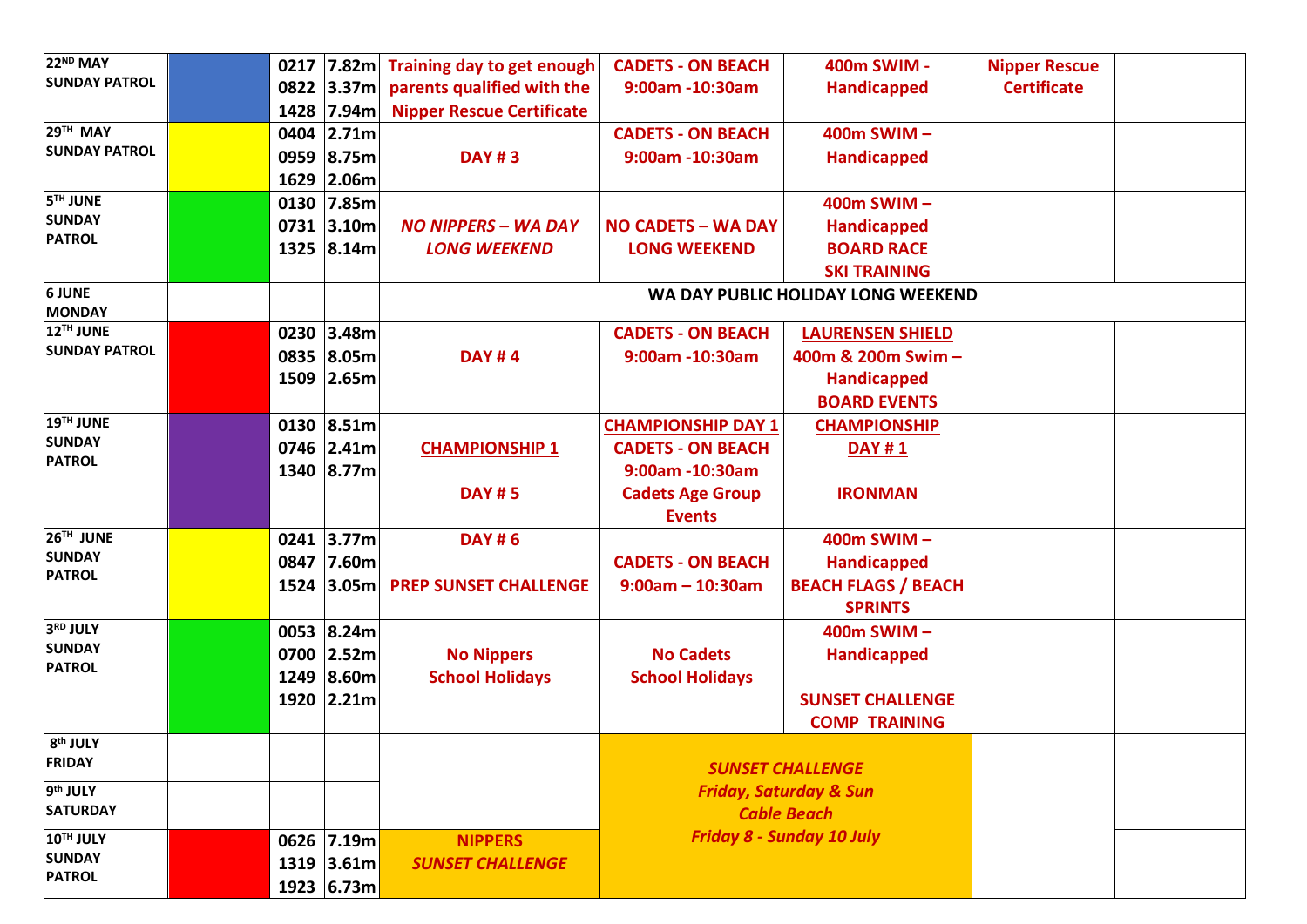| 17 <sup>TH</sup> JULY                                                                                                                        |                              | 0704                                         | 1.61m                                                                                                      |                                                                                                                            |                                                                                                                                                |                                                                                                                                               |                                                                                         |
|----------------------------------------------------------------------------------------------------------------------------------------------|------------------------------|----------------------------------------------|------------------------------------------------------------------------------------------------------------|----------------------------------------------------------------------------------------------------------------------------|------------------------------------------------------------------------------------------------------------------------------------------------|-----------------------------------------------------------------------------------------------------------------------------------------------|-----------------------------------------------------------------------------------------|
| <b>SUNDAY</b>                                                                                                                                |                              |                                              |                                                                                                            |                                                                                                                            |                                                                                                                                                |                                                                                                                                               |                                                                                         |
| <b>PATROL</b>                                                                                                                                |                              | 1252                                         | 9.42m                                                                                                      | <b>DAY #7</b>                                                                                                              | <b>CADETS - ON BEACH</b>                                                                                                                       | 400m SWIM-                                                                                                                                    |                                                                                         |
|                                                                                                                                              |                              |                                              | 1927 1.24m                                                                                                 | <b>Fun Day</b>                                                                                                             | $9:00am - 10:30am$                                                                                                                             | Handicapped                                                                                                                                   |                                                                                         |
|                                                                                                                                              |                              |                                              |                                                                                                            |                                                                                                                            | Day 7 Lesson 6                                                                                                                                 | <b>BOARD RACE</b>                                                                                                                             |                                                                                         |
|                                                                                                                                              |                              |                                              |                                                                                                            |                                                                                                                            |                                                                                                                                                |                                                                                                                                               |                                                                                         |
| 24TH JULY                                                                                                                                    |                              |                                              | 0626 6.65m                                                                                                 |                                                                                                                            |                                                                                                                                                |                                                                                                                                               |                                                                                         |
| <b>SUNDAY</b>                                                                                                                                |                              |                                              |                                                                                                            |                                                                                                                            |                                                                                                                                                |                                                                                                                                               |                                                                                         |
| <b>PATROL</b>                                                                                                                                |                              |                                              | 1350 4.10m                                                                                                 | <b>CHAMPIONSHIP 2</b>                                                                                                      | <b>CADETS - ON BEACH</b>                                                                                                                       | 400m SWIM -                                                                                                                                   |                                                                                         |
|                                                                                                                                              |                              | 2000                                         | 6.25m                                                                                                      |                                                                                                                            | 9:00am -10:30am                                                                                                                                | <b>Handicapped</b>                                                                                                                            |                                                                                         |
|                                                                                                                                              |                              |                                              |                                                                                                            | <b>DAY #8</b>                                                                                                              |                                                                                                                                                | <b>BEACH FLAGS</b>                                                                                                                            |                                                                                         |
|                                                                                                                                              |                              |                                              |                                                                                                            |                                                                                                                            |                                                                                                                                                | <b>BEACH SPRINT</b>                                                                                                                           |                                                                                         |
|                                                                                                                                              |                              |                                              |                                                                                                            |                                                                                                                            |                                                                                                                                                |                                                                                                                                               |                                                                                         |
| 31 <sup>ST</sup> JULY                                                                                                                        |                              | 0625                                         | 2.08m                                                                                                      |                                                                                                                            | <b>CHAMPIONSHIP DAY</b>                                                                                                                        |                                                                                                                                               |                                                                                         |
| <b>SUNDAY</b>                                                                                                                                |                              | 1213                                         | 8.91m                                                                                                      |                                                                                                                            | #2                                                                                                                                             | <b>BROOME PLUMBING &amp; GAS</b>                                                                                                              |                                                                                         |
| <b>PATROL</b>                                                                                                                                |                              |                                              |                                                                                                            |                                                                                                                            |                                                                                                                                                | 400m Swim $-$                                                                                                                                 |                                                                                         |
|                                                                                                                                              |                              |                                              | 1842 1.65m                                                                                                 | <b>DAY#9</b>                                                                                                               | <b>Cadets Age Group</b>                                                                                                                        | <b>Handicapped</b>                                                                                                                            |                                                                                         |
|                                                                                                                                              |                              |                                              |                                                                                                            |                                                                                                                            | <b>Events</b>                                                                                                                                  |                                                                                                                                               |                                                                                         |
|                                                                                                                                              |                              |                                              |                                                                                                            |                                                                                                                            | <b>CADETS - ON BEACH</b>                                                                                                                       | <b>BOARD RACE</b>                                                                                                                             |                                                                                         |
|                                                                                                                                              |                              |                                              |                                                                                                            |                                                                                                                            | $9:00am - 10:30am$                                                                                                                             |                                                                                                                                               |                                                                                         |
|                                                                                                                                              |                              |                                              |                                                                                                            |                                                                                                                            |                                                                                                                                                |                                                                                                                                               |                                                                                         |
| <b>SUNDAY</b>                                                                                                                                |                              |                                              |                                                                                                            |                                                                                                                            |                                                                                                                                                |                                                                                                                                               |                                                                                         |
| Patrol                                                                                                                                       |                              |                                              |                                                                                                            |                                                                                                                            |                                                                                                                                                |                                                                                                                                               |                                                                                         |
|                                                                                                                                              |                              |                                              |                                                                                                            |                                                                                                                            |                                                                                                                                                |                                                                                                                                               |                                                                                         |
| 14TH AUGUST                                                                                                                                  |                              | 0615                                         | 1.19m                                                                                                      |                                                                                                                            | <b>CADETS - ON BEACH</b>                                                                                                                       |                                                                                                                                               |                                                                                         |
| <b>SUNDAY PATROL</b>                                                                                                                         |                              |                                              |                                                                                                            |                                                                                                                            |                                                                                                                                                |                                                                                                                                               |                                                                                         |
|                                                                                                                                              |                              |                                              |                                                                                                            |                                                                                                                            |                                                                                                                                                |                                                                                                                                               |                                                                                         |
|                                                                                                                                              |                              |                                              |                                                                                                            |                                                                                                                            |                                                                                                                                                |                                                                                                                                               |                                                                                         |
|                                                                                                                                              |                              |                                              |                                                                                                            |                                                                                                                            |                                                                                                                                                |                                                                                                                                               |                                                                                         |
|                                                                                                                                              |                              |                                              |                                                                                                            |                                                                                                                            |                                                                                                                                                |                                                                                                                                               |                                                                                         |
|                                                                                                                                              |                              |                                              |                                                                                                            |                                                                                                                            |                                                                                                                                                | <b>KIM MALE SHIELD</b>                                                                                                                        |                                                                                         |
|                                                                                                                                              |                              |                                              | 0955 4.18m                                                                                                 | <b>CHAMPIONSHIP 3</b>                                                                                                      | $9:00am - 10:30am$                                                                                                                             | 800m Swim-                                                                                                                                    |                                                                                         |
|                                                                                                                                              |                              |                                              |                                                                                                            |                                                                                                                            |                                                                                                                                                |                                                                                                                                               |                                                                                         |
|                                                                                                                                              |                              |                                              |                                                                                                            |                                                                                                                            |                                                                                                                                                |                                                                                                                                               |                                                                                         |
|                                                                                                                                              |                              |                                              |                                                                                                            |                                                                                                                            |                                                                                                                                                |                                                                                                                                               |                                                                                         |
|                                                                                                                                              |                              |                                              |                                                                                                            |                                                                                                                            |                                                                                                                                                |                                                                                                                                               |                                                                                         |
|                                                                                                                                              |                              |                                              |                                                                                                            |                                                                                                                            |                                                                                                                                                |                                                                                                                                               |                                                                                         |
|                                                                                                                                              |                              |                                              |                                                                                                            |                                                                                                                            | events                                                                                                                                         |                                                                                                                                               |                                                                                         |
|                                                                                                                                              |                              |                                              |                                                                                                            |                                                                                                                            | <b>CADETS - ON BEACH</b>                                                                                                                       |                                                                                                                                               |                                                                                         |
|                                                                                                                                              |                              |                                              |                                                                                                            |                                                                                                                            | $9:00am - 10:30am$                                                                                                                             |                                                                                                                                               |                                                                                         |
|                                                                                                                                              |                              |                                              |                                                                                                            |                                                                                                                            |                                                                                                                                                |                                                                                                                                               |                                                                                         |
| <b>7TH AUGUST</b><br>19th/21st August<br>21 <sup>ST</sup> August<br><b>Sunday</b><br>Patrol<br>28TH AUGUST<br><b>SUNDAY</b><br><b>PATROL</b> | Broome Triathlon Club Events | 1024<br>1633<br>1203<br>1622<br>1130<br>1755 | 0351 7.45m<br>3.67m<br>6.47m<br>9.75m<br>1835 0.72m<br>0334 6.99m<br>5.96m<br>0539 1.93m<br>9.04m<br>1.43m | Day #10<br><b>DAY #11</b><br>Dash for Cash on Friday / Cable Beach Triathlon on Sunday<br><b>DAY #12</b><br><b>DAY #13</b> | <b>CADETS - ON BEACH</b><br>9:00am -10:30am<br>$9:00am - 10:30am$<br><b>CADETS - ON BEACH</b><br><b>CHAMPIONSHIP DAY 3</b><br>Cadets age group | 400m SWIM-<br><b>Handicapped</b><br><b>BSLSC FOR COURSE SET UP AND WATER SAFETY</b><br><b>Handicapped</b><br>400m SWIM-<br><b>Handicapped</b> | <b>SHINJU MATSURI</b><br><b>FESTIVAL SUNDAY</b><br><b>AUGUST TO</b><br><b>SEPTEMBER</b> |